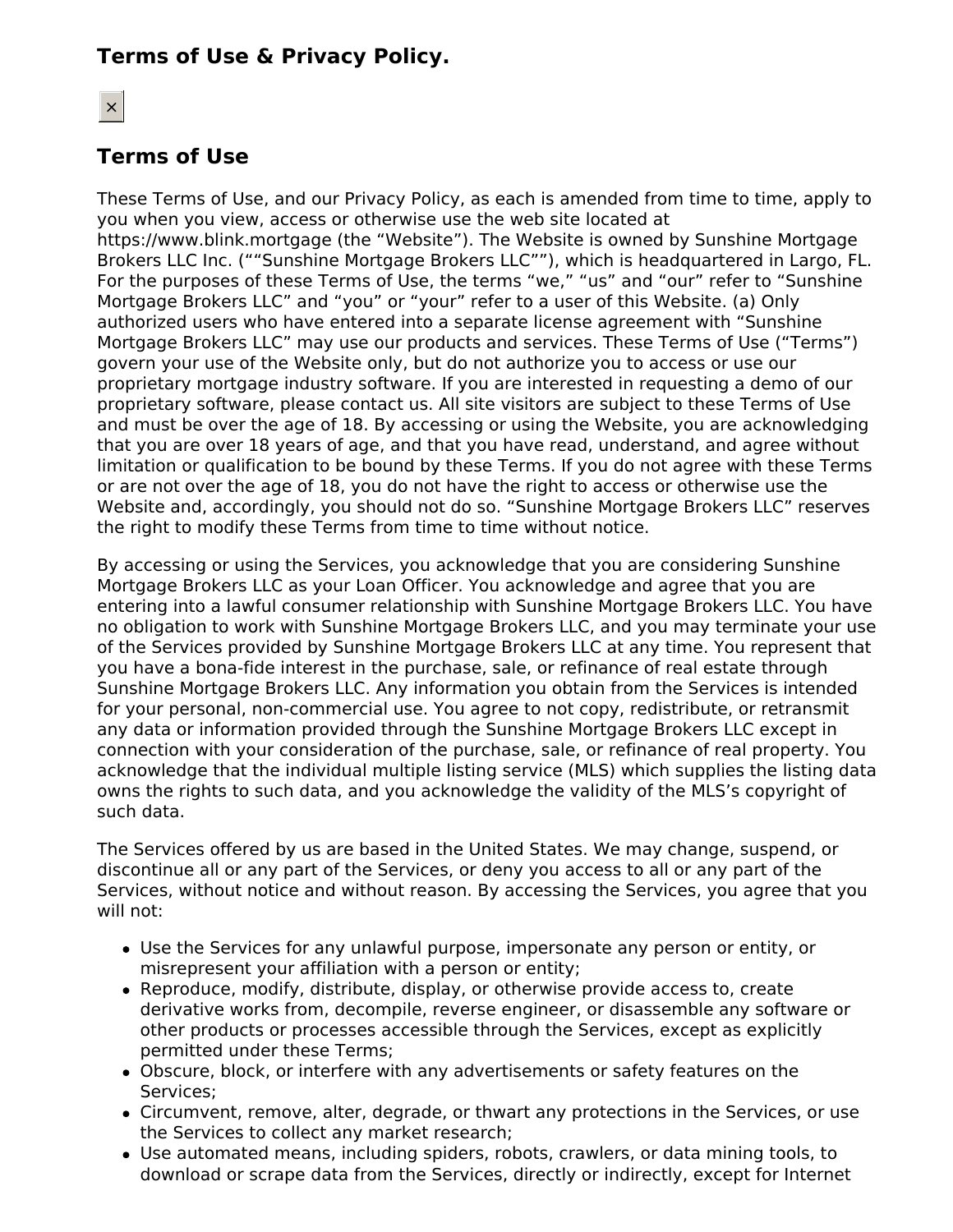search engines (e.g., Google) and non-commercial public archives (e.g., archive.org) that comply with our robots.txt file;

- Take any action that imposes or may impose (in our discretion) an unreasonable load on our technical infrastructure; or
- Interfere with the proper operation of the Services through the use of any virus, device, information collection or transmission mechanism, software or routine, or access or attempt to gain access to any data, files, or passwords related to the Services through hacking, password or data mining, or any other means.

# **Eligibility**

You must be at least 18 years of age to use the Services. By agreeing to these Terms, you represent and warrant that:

- You are at least 18 years of age.
- You have not previously been suspended or removed from use of the Services.
- Your registration and your use of the Services is in compliance with all applicable laws and regulations.

## **Accounts and Passwords**

To access some features of the Services, you may be required to register for an account. When you register for an account, you may be required to provide us with some information about yourself, such as an email address or other contact information. You agree that the information you provide is accurate and that you will keep it accurate and up to date at all times. You are responsible for maintaining the confidentiality of your usernames and passwords associated with your account and the Services. You must notify us immediately of any unauthorized use of your account. You may be liable for losses or damages incurred by us or any other user of the Services due to someone else using your username, ID, password, or other information which provides access to the Services. We are not liable for any loss or damage you may incur as a result of your failure to comply with these requirements.

By registering as a user on the Services, you expressly authorize Sunshine Mortgage Brokers LLC to access certain third-party websites and accounts on your behalf, to retrieve personal information and other information about you for any legitimate business purpose, subject to applicable law and our Privacy Policy. You agree that we may collect and use technical and usage data and related information about your computer or mobile device, date and time of Services access, system and software, and peripherals to facilitate the provision of product support and other services to you. You grant permission to us to use this information to improve products, to provide services or technologies to you, and to provide advertising content, including working with third parties who provide targeted advertising content. Features of the Services may request access to information contained or generated in your computer or mobile device, including location services. If you deny access to these functions, the Services may not work as designed. For more information on how we collect, use, transfer, store and share your online data and personal information, and how you can manage your online privacy choices, please see our Privacy Policy

# **Security**

You are prohibited from violating or attempting to violate the security of the Services, including, without limitation:

Accessing data not intended for your viewing or logging into a server or account which you are not authorized to access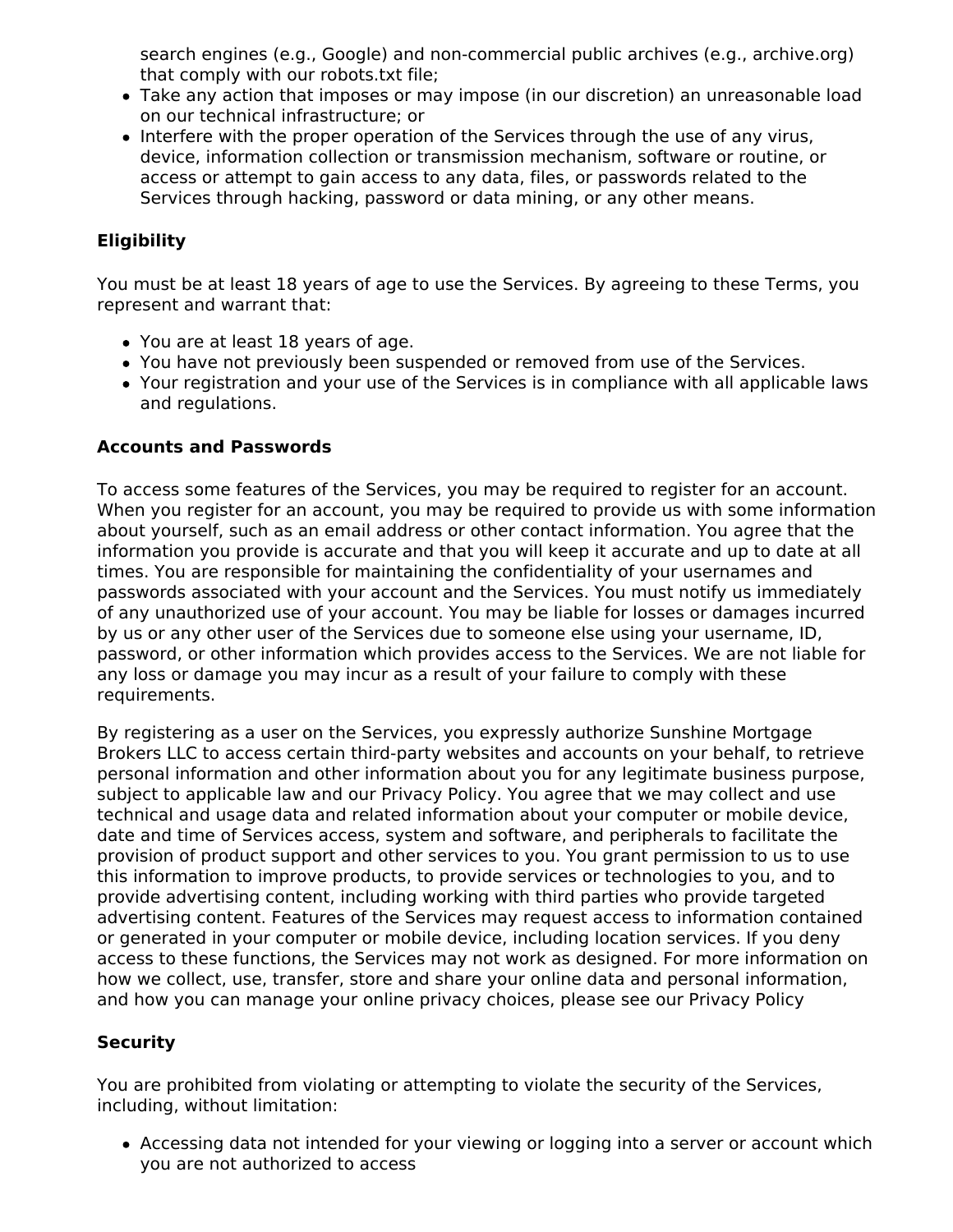- Attempting to probe, scan, or test the vulnerability of a system or network or to breach security or authentication measures without proper authorization
- Attempting to interfere with service to any user, host, or network.

Violations of system or network security may result in civil or criminal liability. Sunshine Mortgage Brokers LLC will investigate occurrences that may involve such violations and may involve, and cooperate with, law enforcement authorities in prosecuting users who are involved in such violations.

### **Software**

You are granted a non-exclusive, non-sublicensable, non-transferable, personal, limited license to use the software and related functionality embedded in the Services (collectively, "Software"). Certain Software that Sunshine Mortgage Brokers LLC uses to provide the Services has been licensed from third parties (each, a "Third Party Licensor") that are not affiliated with Sunshine Mortgage Brokers LLC. Your limited right to use the Software is revocable in the discretion of Sunshine Mortgage Brokers LLC and its Third-Party Licensors. You agree to download and install all Software updates for the Services promptly once they are available to you. Sunshine Mortgage Brokers LLC and its Third-Party Licensors have no obligation to correct any bugs, defects or errors in the Services or Software, or to otherwise support, maintain, improve, modify, upgrade, update, or enhance the Services or Software.

### **Information Subject to Change**

Although Sunshine Mortgage Brokers LLC has tried to provide accurate and timely information, the content of the Services may not be accurate, complete and/or current and may include typographical errors or technical inaccuracies. The information and materials contained in the Services are subject to change at any time without notice. Sunshine Mortgage Brokers LLC may change the products, services and other information identified on the Services at any time. Applicable terms, conditions, and eligibility requirements are subject to change and not all Services are available in all geographic areas. The information published on the Services is provided as a convenience to our visitors and is for informational purposes only. You should verify all information before relying on it and any decisions which you may make based upon the information contained on the Services shall be at your sole risk and responsibility. Your eligibility for particular Services is subject to final approval, determination, and acceptance by Sunshine Mortgage Brokers LLC in its sole and absolute discretion, notwithstanding your visit to and/or use of the Services.

### **Links**

The Services may contain links and may enable you to post content to third party websites that are not owned or controlled by Sunshine Mortgage Brokers LLC. We are not affiliated with, have no control over, and assume no responsibility for the content, privacy policies, or practices of any third-party websites. You: (i) are solely responsible and liable for your use of and linking to third party websites and any content that you may send or post to a thirdparty website, and (ii) expressly release Sunshine Mortgage Brokers LLC from any and all liability arising from your use of any third-party website. Accordingly, we encourage you to read the terms and conditions and privacy policy of each third-party website that you may choose to visit, link to, or post content on. Any advice, opinions, or recommendations provided by third party websites are those of the third-party website providers and not of Sunshine Mortgage Brokers LLC. Your participation in any linked third-party website, including payment for and the delivery of goods or services, is based solely on the agreement, if any, between you and the third-party website provider.

#### **Telecommunications Providers**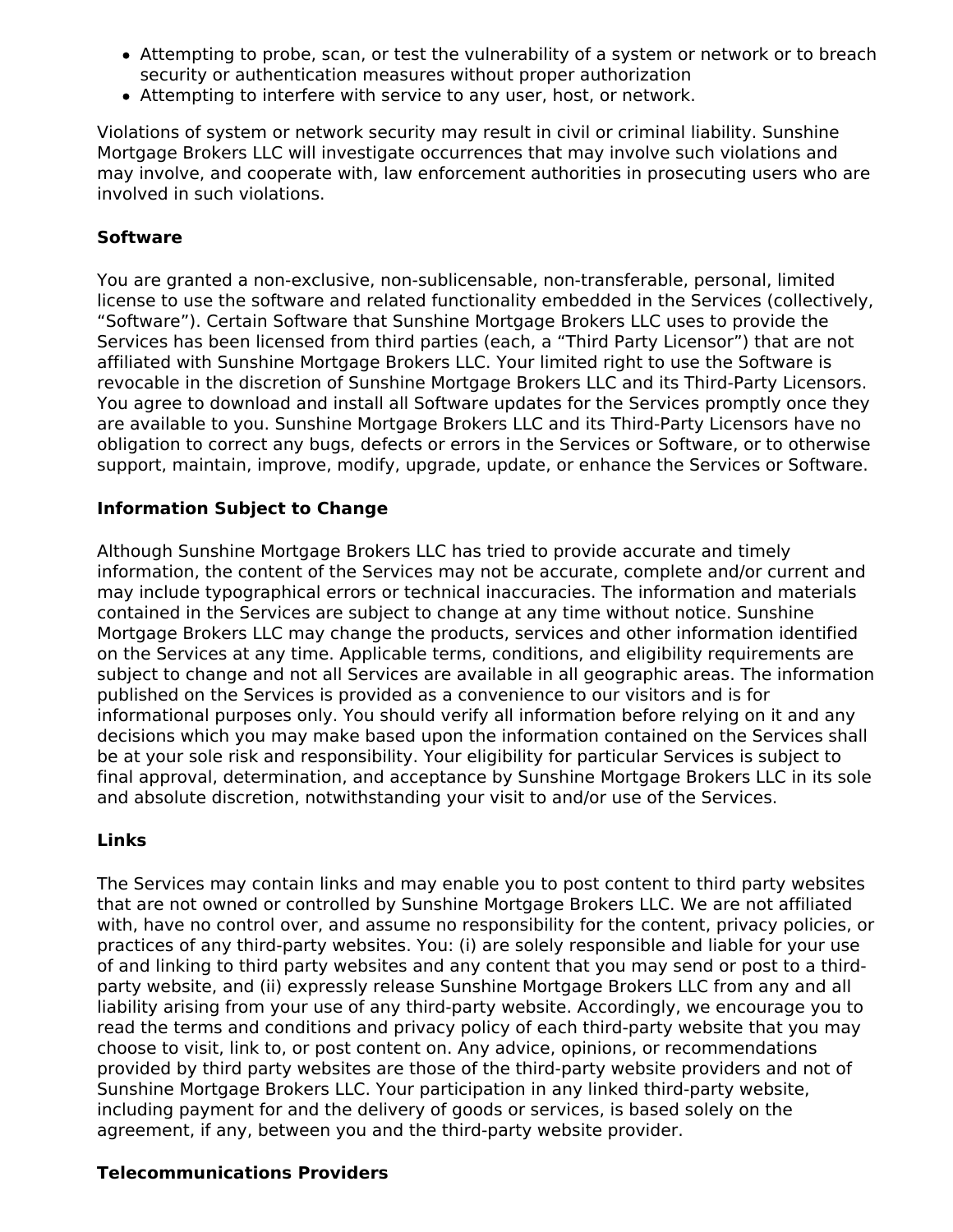You agree that when you use the Services, you will remain subject to the terms and conditions of all of your existing agreements with us, our affiliates and/or any unaffiliated service providers and your internet service provider and mobile service carrier or provider, and that these Terms do not amend or supersede any of those agreements. You understand that those agreements may provide for fees, limitations and restrictions which might impact your use of the Services (for example, your mobile service carrier or provider may impose data usage or text message charges for your use of or interaction with the Sunshine Mortgage Brokers LLC Apps), and you agree to be solely responsible for all such fees, limitations, and restrictions. You agree that only your mobile service carrier or internet service provider is responsible for its products and services. Accordingly, you agree to resolve any problems with your carrier or provider directly with your carrier or provider without involving us.

# **Intellectual Property**

Sunshine Mortgage Brokers LLC and the other trademarks, logos, and service marks displayed on the Services are our trademarks or those of our affiliates and/or other respective third-party owners. Under no circumstances may you alter, modify, or change these trademarks. You are prohibited from using these trademarks for any purpose without written permission. All rights, title, and interest in the Services and any content contained herein are the exclusive property of Sunshine Mortgage Brokers LLC, except as otherwise stated.

The information contained on the Services, including but not limited to text, graphics, and images (other than certain images licensed from third parties) and their arrangement, are copyright ©2016-2021 by Sunshine Mortgage Brokers LLC. and/or its affiliates and subsidiaries. All rights reserved.

You are authorized to view the information available on the Services for your informational purposes only. If you download any information from the Services for your personal reference, you shall not obscure any copyright, trademark, or other notices, and you acknowledge and agree that you do not acquire any ownership rights by downloading copyrighted material. You may not copy, republish, redistribute, transmit, participate in the transmission of, create derivatives of, alter, edit, or exploit in any manner any material including by storage on retrieval systems, without the express written permission of Sunshine Mortgage Brokers LLC. Deliberate misuse of the Services is expressly prohibited, and Sunshine Mortgage Brokers LLC reserves the right to terminate your access to the Services at any time for any reason and to advise the legal authorities of any misuse of the Services, including, without limitation, hacking and the introduction of viruses or other malware.

## **Digital Millennium Copyright Act - Notice of Claims of Copyright Infringement & Related Issues (17 USC § 512 et seq.)**

We respect the intellectual property rights of others. Anyone who believes their work has been reproduced in a way that constitutes copyright infringement may notify our agent by providing the following information:

- Identification of the copyrighted work that you claim has been infringed, or, if multiple copyrighted works at a single online site are covered by a single notification, a representative list of such works at the site
- Identification of the material that you claim is infringing and needs to be removed, including a description of where it is located so that the copyright agent can locate it
- Your address, telephone number, and, if available, e-mail address, so that the copyright agent may contact you about your complaint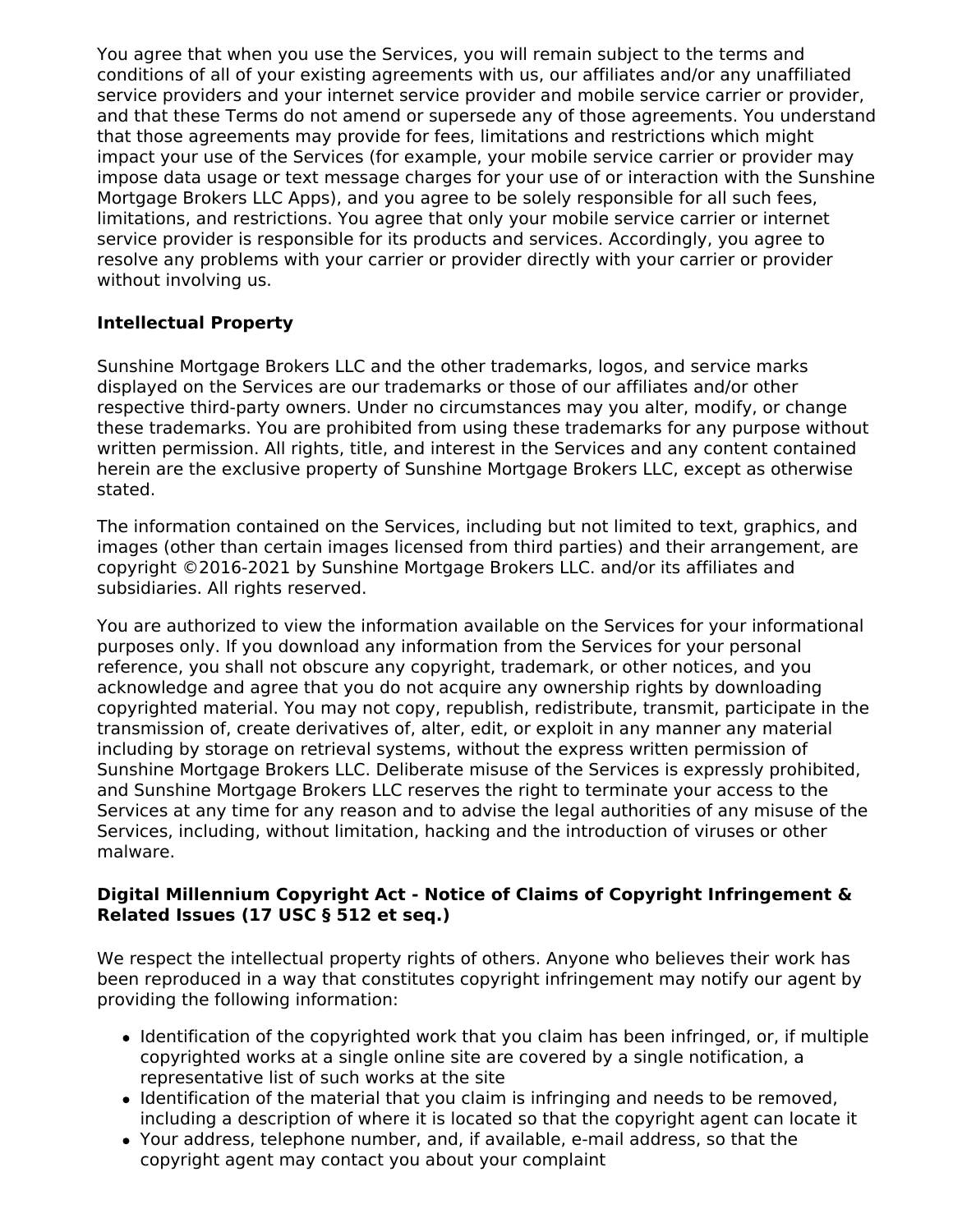A signed statement that the above information is accurate; that you have a good faith belief that the identified use of the material is not authorized by the copyright owner, its agent, or the law; and, under penalty of perjury, that you are the copyright owner or are authorized to act on the copyright owner's behalf in this situation

Upon obtaining such knowledge we will act expeditiously to remove, or disable access to, the material. Please be aware that there are substantial penalties for false claims.

If a notice of copyright infringement has been wrongly filed against you, you may submit a counter notification to our agent. A valid counter notification is a written communication that incorporates the following elements:

- A physical or electronic signature of the poster
- Identification of the material that has been removed or to which access has been disabled and the location at which the material appeared before it was removed or access to it was disabled
- A statement under penalty of perjury that you have a good faith belief that the material was removed or disabled as a result of mistake or misidentification
- Your name, address, and telephone number; a statement that you consent to the jurisdiction of federal district court for the judicial district in which your address is located, or if your address is outside of the U.S., for any judicial district in which the service provider may be found; and that you will accept service of process from the complainant

## **Communications**

By your use of the Services, you also expressly consent to receiving servicing, collection, marketing and other calls and messages (including auto-dialed and pre-recorded message calls), SMS messages (including text messages), faxes, letters, and emails from us, our affiliates, marketing partners, agents, and others communicating at their request or on their behalf, via any telephone numbers (including any cellular telephone numbers), mailing addresses, or email addresses, or by using any other information that you have provided or may provide in the future. Your cellular or mobile telephone provider may charge you according to the type of plan you carry. Your consent will be effective regardless of any registration with any state or federal Do Not Call list or other comparable list or registry. Your consent for auto-dialed and prerecorded calls shall remain in effect until you revoke it. Your consent to these calls may be revoked by informing the telemarketing representative or by any other reasonable method that ensures we receive the revocation. Your consent to telemarketing calls is not a condition of obtaining the Services.

By submitting any comment, complaint, suggestion, improvement, idea, testimonial or other communication (each, a "Submission") to Sunshine Mortgage Brokers LLC through the Services or any other method, you acknowledge and agree that any and all Submissions, and all rights therein, become the sole and exclusive property of Sunshine Mortgage Brokers LLC including any future rights, regardless of any subsequent modification or deletion of the provisions in the Terms. You acknowledge and agree that you irrevocably disclaim any right in the Submission and that the right to use, publish, display, commercially exploit, and create derivative ideas based on the Submission belong exclusively to Sunshine Mortgage Brokers LLC with no compensation, notice, credit, or other obligation being due or owed to you or anyone else.

You also consent to the recording and monitoring, for quality assurance, training, risk management, collection or other purposes, of any calls or other communications that you place with or send to us (or our agents, representatives, affiliates, third parties or anyone contacting on our behalf) or that we (or our agents, representatives, affiliates, third parties or anyone contacting on our behalf) place to or send to you.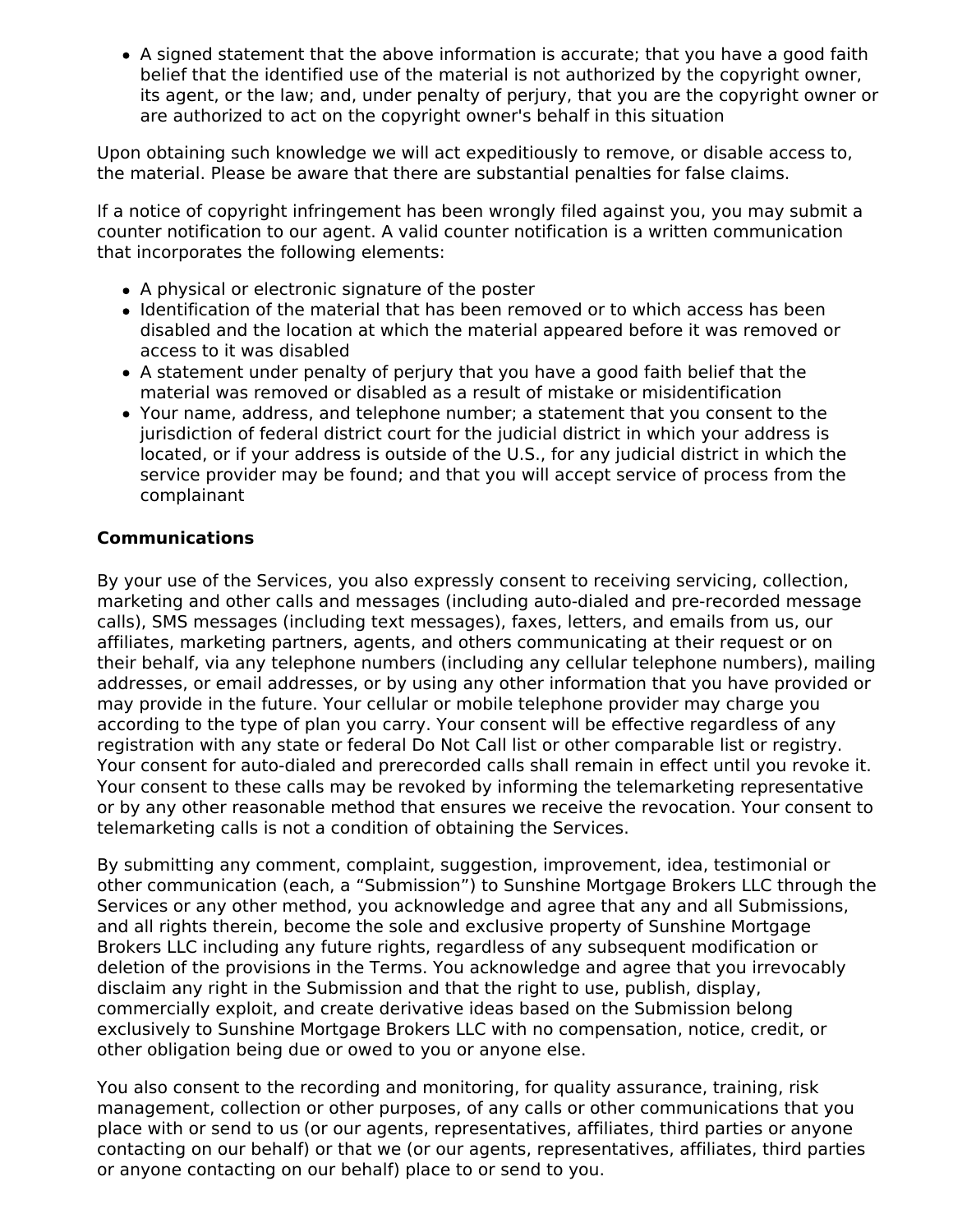Please note that messages you send Sunshine Mortgage Brokers LLC by email may not be secure. Sunshine Mortgage Brokers LLC recommends that you do not send any confidential information to Sunshine Mortgage Brokers LLC by email. If you choose to send confidential information to Sunshine Mortgage Brokers LLC via email, you accept all risk that such information may be intercepted by a third party

# **PRIVACY POLICY**

In addition to these Terms, you use of and access to the Website is also subject to our Privacy Policy, which is incorporated by reference herein. Our Privacy Policy contains additional terms relating to our potential collection, use and disclosure of your personal information as a site visitor. You agree that you have read, agreed to and understand Sunshine Mortgage Brokers LLC's complete Privacy Policy.

# **DISCLAIMER OF WARRANTY, LIMITATION OF LIABILITY AND INDEMNIFICATION**

(a) No Warranty. THE WEBSITE MAY CONTAIN ERRORS AND DEFECTS OR MAY SUFFER INTERMITTENT DOWNTIME AND IS PROVIDED "AS IS", "AS-AVAILABLE", WITH ALL FAULTS AND WITHOUT WARRANTIES OF ANY KIND. TO THE FULLEST EXTENT PERMITTED BY LAW, "Sunshine Mortgage Brokers LLC", AND ITS OFFICERS, DIRECTORS, EMPLOYEES AND AGENTS (COLLECTIVELY REFERRED TO AS " "Sunshine Mortgage Brokers LLC"" FOR THE PURPOSES OF THIS SECTION) HEREBY DISCLAIM ALL WARRANTIES AND CONDITIONS WITH RESPECT TO THE WEBSITE, EITHER EXPRESS, IMPLIED OR STATUTORY, INCLUDING, BUT NOT LIMITED TO, THE IMPLIED WARRANTIES AND/OR CONDITIONS OF MERCHANTABILITY, SATISFACTORY QUALITY, FITNESS FOR A PARTICULAR PURPOSE, NON-INFRINGEMENT OF THIRD PARTY RIGHTS, THAT THE WEBSITE WILL BE UNINTERRUPTED, VIRUS-FREE OR ERROR FREE, THAT THE WEBSITE AND OUR SERVERS ARE SECURE, OR AS TO THE ACCURACY, RELIABILITY, QUALITY OR CONTENT OF ANY INFORMATION, SERVICE OR PRODUCT PROVIDED ON OR THROUGH THE WEBSITE, AS WELL AS ANY WARRANTIES THAT MAY ARISE FROM COURSE OF DEALING, COURSE OF PERFORMANCE OR USAGE OF TRADE; PROVIDED THAT THIS SECTION SHALL NOT OPERATE TO EXCLUDE OR DISCLAIM THOSE WARRANTIES WHICH ARE INCAPABLE OF EXCLUSION, RESTRICTION OR MODIFICATION UNDER THE LAWS APPLICABLE TO THESE TERMS OF USE. USE OF THE WEBSITE IS AT YOUR OWN RISK. YOU ASSUME FULL RESPONSIBILITY AND RISK OF LOSS RESULTING FROM YOUR DOWNLOADING AND/OR USE OF ANY INFORMATION, CONTENT OR SERVICES ACCESSED THROUGH OR OBTAINED BY MEANS OF THE WEBSITE. (b) Limitation of Liability. "Sunshine Mortgage Brokers LLC" SHALL NOT BE LIABLE TO YOU FOR PERSONAL INJURY, OR ANY DIRECT, INDIRECT, INCIDENTAL, CONSEQUENTIAL, SPECIAL, EXEMPLARY, PUNITIVE OR OTHER DAMAGES (INCLUDING WITHOUT LIMITATION DAMAGES FOR LOSS OR INTERRUPTION OF BUSINESS, LOSS OF DATA, LOSS OF GOODWILL OR LOST PROFITS), UNDER ANY THEORY OF LIABILITY, INCLUDING WITHOUT LIMITATION CONTRACT, NEGLIGENCE, STRICT LIABILITY OR OTHER THEORY ARISING OUT OF OR RELATING IN ANY WAY TO THESE TERMS OF USE, EVEN IF "Sunshine Mortgage Brokers LLC" HAS BEEN ADVISED OF THE RISK OF SUCH DAMAGES. Because some states or jurisdictions do not allow certain exclusions or limitations of liability, in such states or jurisdictions the above limitations and exclusions may not apply to you. In such states or jurisdictions, Sunshine Mortgage Brokers LLC's liability is limited to the extent permitted by law, thereby minimizing Sunshine Mortgage Brokers LLC's liability to you to the lowest amount permitted by applicable law. (c) Indemnification. You agree to defend, indemnify and hold Sunshine Mortgage Brokers LLC harmless from and against any liability, loss, damages or costs, including reasonable attorneys' fees, resulting from any third party claim, action, or demand based on or arising out of: (i) your use of or access to the Website or products or services hosted thereon; (ii) your violation of any third party proprietary or other rights; (iii) your breach of these Terms of Use; or (iv) your use of software robots, spiders, crawlers, or similar data gathering and extraction tools, or any other action you take that imposes an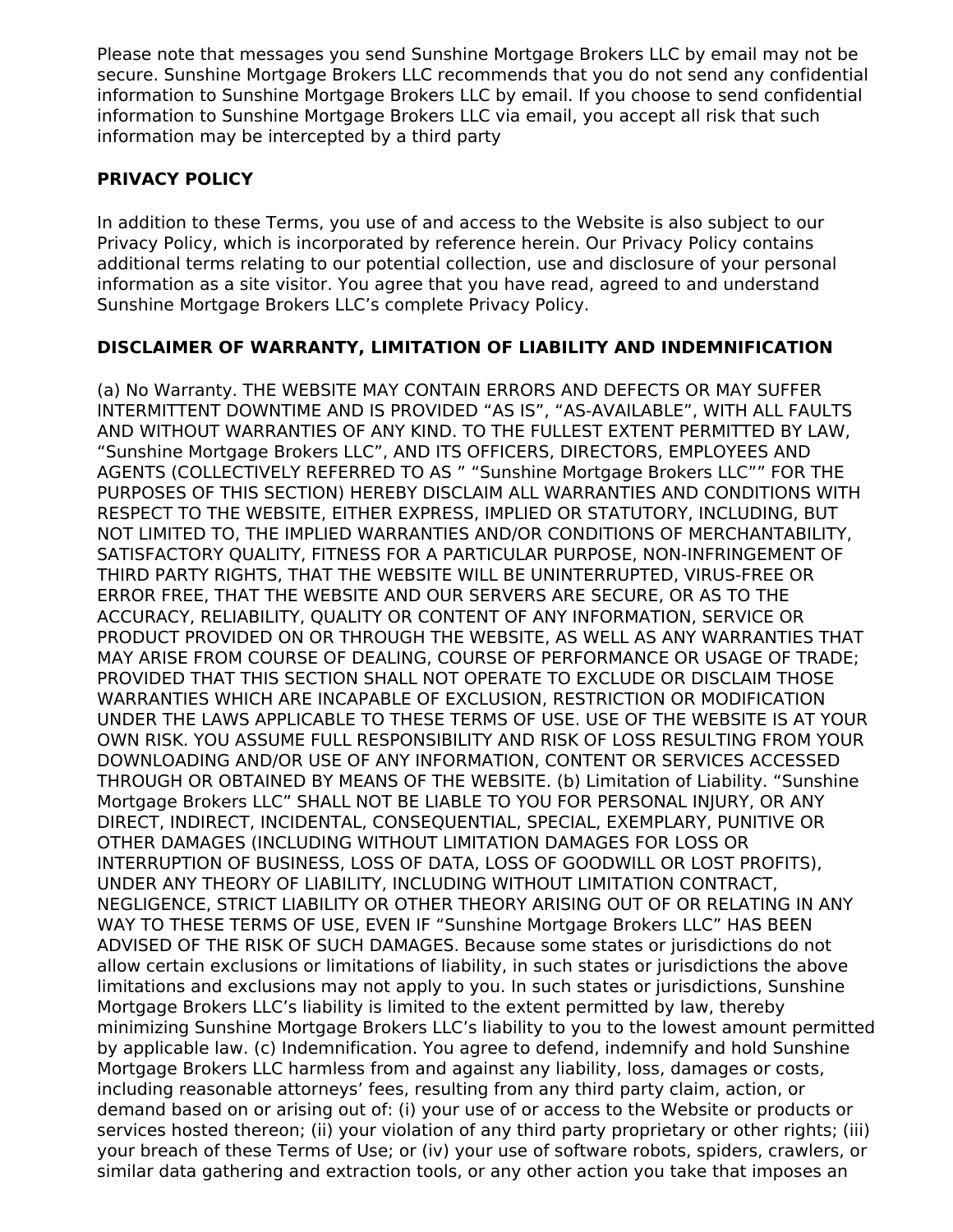unreasonable burden or load on Sunshine Mortgage Brokers LLC's infrastructure. You shall not settle any such claim, action, or demand unless such settlement completely and forever releases Sunshine Mortgage Brokers LLC from all liability with respect to such claim or unless "Sunshine Mortgage Brokers LLC" consents to such settlement in writing (which consent shall not be unreasonably withheld).

# **GOVERNING LAW; DISPUTE RESOLUTION**

(a) Dispute Resolution. You and "Sunshine Mortgage Brokers LLC" agree that we will first attempt to resolve any legal or equitable claim relating to these Terms of Use (referred to as "Claim") informally. Accordingly, neither of us may start a formal proceeding (except for Claims involving any violation of the federal trademark or copyright laws, or for injunctive relief) for at least thirty (30) days after one of us notifies the other of a Claim in writing. Sunshine Mortgage Brokers LLC will use commercially reasonable efforts to send its written notice by first class mail, return receipt requested, or national overnight courier to your billing address, if available, with a copy via email to your email address. If "Sunshine Mortgage Brokers LLC" does not have a contact method for you or cannot obtain one with reasonable commercial efforts, you acknowledge and agree that Sunshine Mortgage Brokers LLC may pursue Claims against you as a "John Doe" defendant and employ legal processes to obtain your identity. You will send your written notice by first class mail, return receipt requested, or national overnight courier to "Sunshine Mortgage Brokers LLC", Inc., 11380 66th Street North Suite 135, Largo, FL 33773. If we cannot resolve a Claim informally, you and "Sunshine Mortgage Brokers LLC" each agree to submit to personal jurisdiction in Largo, FL and agree that any and all Claims either of us asserts shall be exclusively brought in the appropriate state or federal court in Largo, FL, provided that neither you nor Sunshine Mortgage Brokers LLC shall be precluded from filing a Claim in small claims court for disputes within the small claims court jurisdictional level. (b) Governing Law and Attorney's Fees. This Agreement is governed in all respects by the substantive laws of the State of FL, without regard to its conflict of law rules, and of the United States of America. The UN Convention on Contracts for the International Sale of Goods is expressly disclaimed. The Website is intended for and directed to residents of the United States and all information, advertising and claims contained on the Website are valid in and applicable only to the United States. If any action at law or in equity is necessary to enforce these Terms, the prevailing party shall be entitled to reimbursement from the other party for its expenses and reasonable attorneys' fees associated with the action, in addition to any other relief to which such prevailing party may be entitled.

# **Consent to Electronic Transactions and Disclosures**

Because you are using the Internet on the Services, it is necessary for you to consent to transact business with us online and electronically. As part of doing business with us and for all our Services, we also need you to consent to our giving you certain disclosures electronically, either via the Services or to the email address you provide to us. By agreeing to these Terms, you agree to receive electronically all documents, communications, notices, contracts, and agreements—arising from or relating to you—regarding any Services you may request or receive or your use of the Services (each, a "Disclosure").

**Scope of Electronic Consent**. Our consent is applicable to receive Disclosures and to transact business electronically. Our agreement to do so applies to any transactions to which such Disclosures relate between you and Sunshine Mortgage Brokers LLC. Your consent will remain in effect as long as you are a user of the Services and, if you are no longer a user of the Services, will continue until such a time as all Disclosures relevant to transactions that occurred while you were a user have been made.

**Consenting to Do Business Electronically.** Before you decide to do business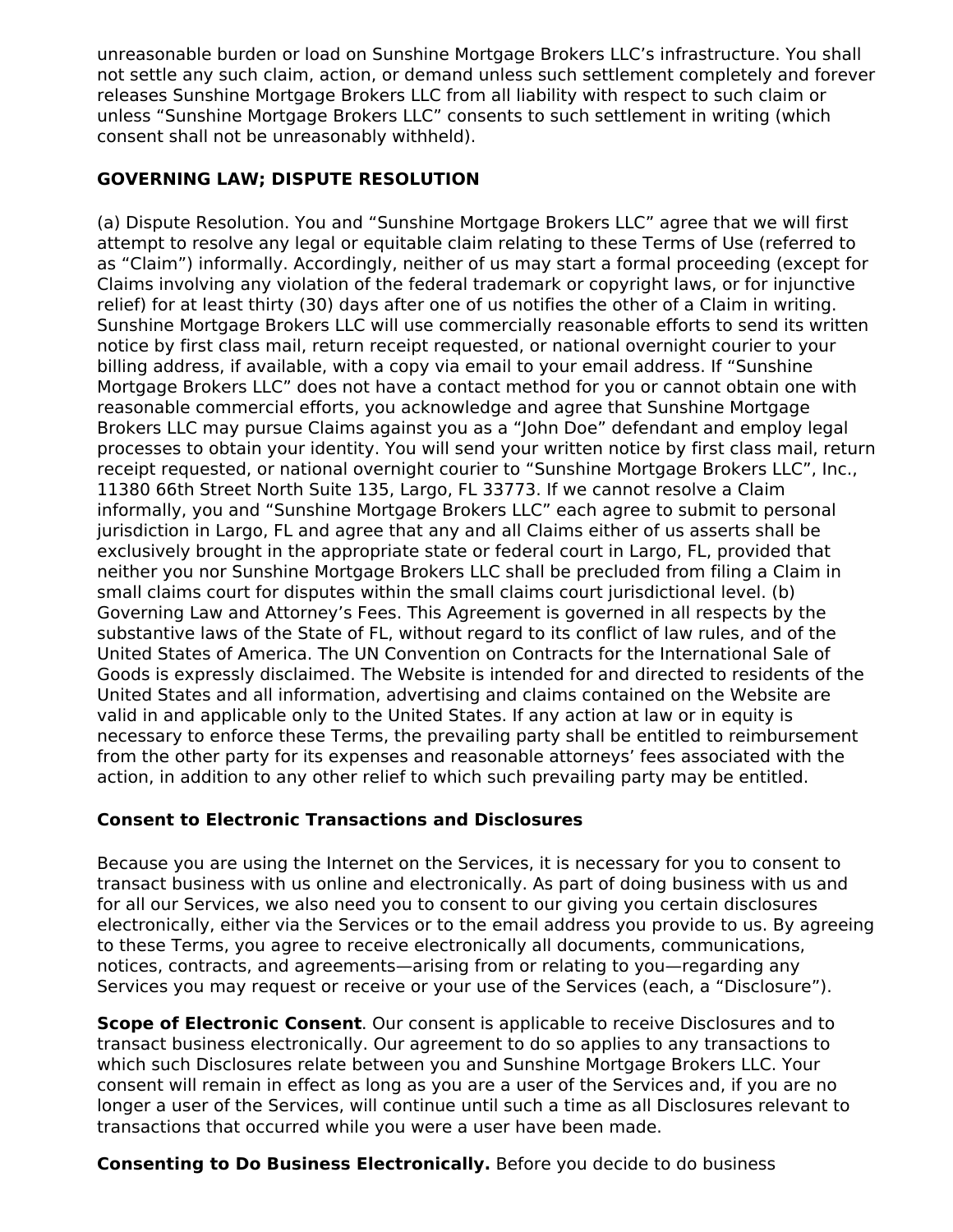electronically with Sunshine Mortgage Brokers LLC, you should consider whether you have the required hardware and software capabilities described below.

**Hardware and Software Requirements.** To access and retain Disclosures electronically, you must satisfy the following computer hardware and software requirements: access to the Internet, an email account and related software capable of receiving email through the Internet, a web browser which is SSL-compliant and supports secure sessions (such as Microsoft Edge, mobile Safari, Firefox, Chrome, or the equivalent software), and hardware capable of running this software.

**Additional Mobile Technology Requirements.** If you are accessing our Services and the Disclosures electronically via a mobile device (such as a smart phone, tablet, and the like), in addition to the above requirements, you must make sure that you have software on your mobile device that allows you to print and save the Disclosures presented to you during the application process. These applications can be found for most mobile devices in the devices' respective "app store." If you do not have these capabilities on your mobile device, please access this through a device that provides these capabilities.

**Withdrawing Consent.** You may withdraw your consent to receive Disclosures electronically by contacting us at the address below. However, once you have withdrawn your consent you may not be able to access or use the Services. If you have a pending request on the Services or relating to the Services, we may terminate it and remove it from our system. If you have already received or used the Services, all previously agreed to terms and conditions will remain in effect, and we will send Disclosures to your verified business address provided during registration.

**How to Contact Us regarding Electronic Disclosures.** You can contact us via email at brian@smbrokers.net or by calling 727-466-3696. You may also reach us in writing to us at the following address: "Sunshine Mortgage Brokers LLC"., 11380 66th Street North Suite 135, Largo, FL 33773, Attention: Customer Service.

Contact Information and License Disclosures

The Services are offered by Sunshine Mortgage Brokers LLC and its affiliates, headquartered at 11380 66th Street North Suite 135, Largo, FL 33773. You may contact Sunshine Mortgage Brokers LLC by sending correspondence to that address or emailing brian@smbrokers.net.

### **Notice to California Residents**

If you are a California resident, under California Civil Code Section 1789.3, you may contact the Complaint Assistance Unit of the Division of Consumer Services of the California Department of Consumer Affairs in writing at 1625 N. Market Blvd., Suite N 112, Sacramento, California 95834, or by telephone at (800) 952-5210 in order to resolve a complaint regarding the Services or to receive further information regarding use of the Services.

### **Notice to New York Residents**

In order to protect against identity theft, all of the data that customers provide will be transmitted securely to our server where we implement industry standard best practices in securing consumer data; such as using 256-bit encryption. We use a system provided by a third-party that is SOC2 Type II audited. The third-party provider maintains a SOC2 Type II Compliance posture, which includes management of software updates. The third-party provider implements security software patch updates on their platform as quickly as possible after notification of availability is received. SOC2 Type II Compliance ensures their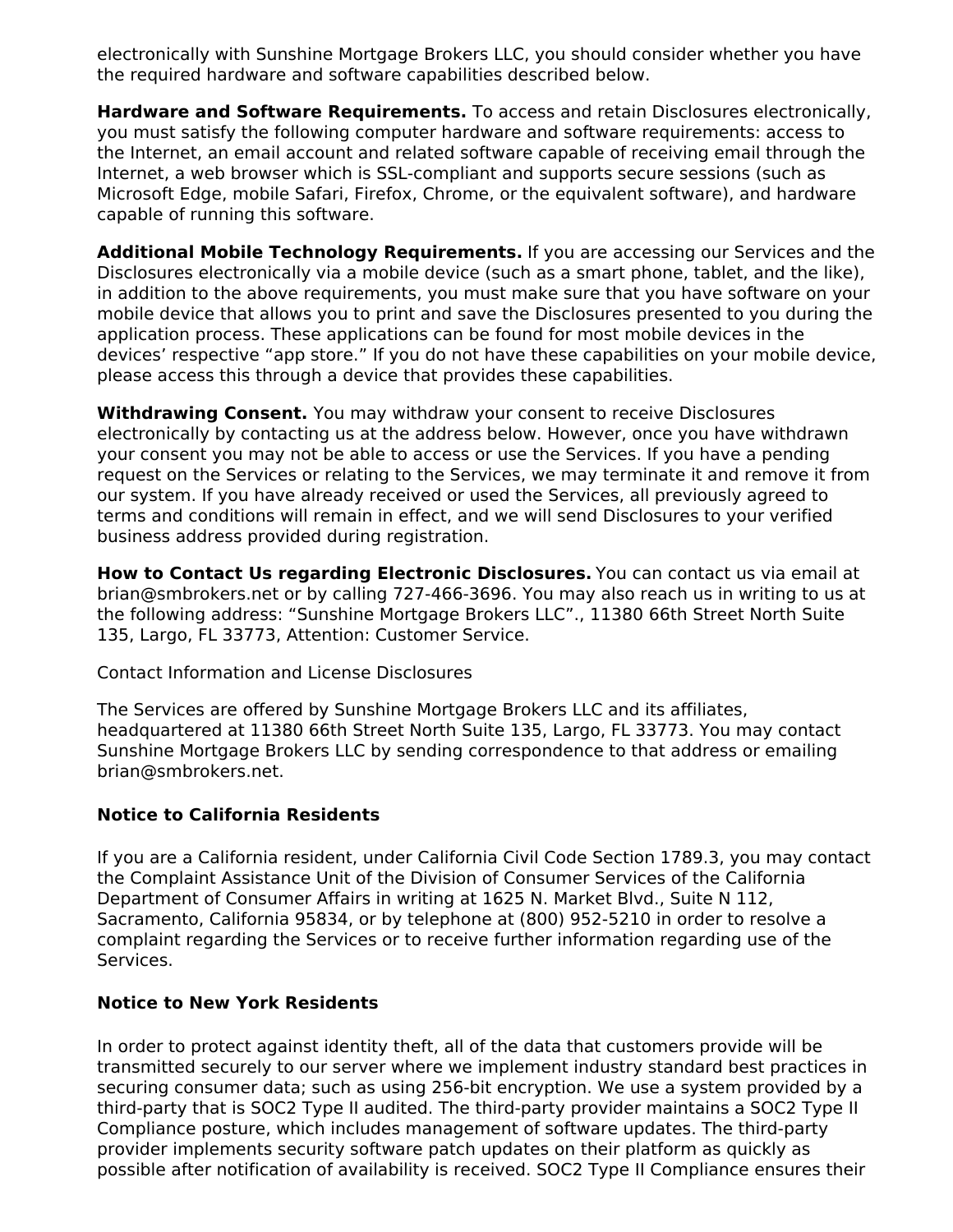systems are maintained at appropriate patch/system version levels through timely application of system updates. Notwithstanding the forgoing, you agree to release any third-party provider utilized by us from any liability, claims and demands resulting from any lost and/or stolen data provided or otherwise transmitted to our server.

## **MISCELLANEOUS**

(a) Suggestions and Feedback. Sunshine Mortgage Brokers LLC welcomes feedback or inquiries about our products. If you elect to provide any feedback or comments of any nature to Sunshine Mortgage Brokers LLC, all of such feedback and comments shall be the sole and exclusive property of Sunshine Mortgage Brokers LLC, and Sunshine Mortgage Brokers LLC shall have the right to use such feedback in any manner and for any purpose in Sunshine Mortgage Brokers LLC's discretion without remuneration, compensation or attribution to you, provided that Sunshine Mortgage Brokers LLC is under no obligation to use such feedback. (b) Interpretation, Assignment and Entire Agreement. These Terms of Use, together with our Privacy Policy, form the complete and exclusive agreement between you and Sunshine Mortgage Brokers LLC relating to the Website and they supersede all prior or contemporaneous proposals, oral or written, understandings, representations, conditions, warranties and all other communications between you and Sunshine Mortgage Brokers LLC. These Terms of Use, and any rights and licenses granted hereunder, may not be transferred, or assigned by you, but may be assigned by Sunshine Mortgage Brokers LLC without restriction. Subject to the Sunshine Mortgage Brokers LLC's modification rights set above, no amendment of any provision of these Terms of Use shall be effective unless set forth in a writing signed by you and a representative of Sunshine Mortgage Brokers LLC, and then only to the extent specifically set forth therein. These Terms of Use may not be explained or supplemented by any prior course of dealings or trade by custom or usage. No waiver by either party of any breach or default hereunder shall be deemed to be a waiver of any preceding or subsequent breach or default. If any provision of these Terms of Use shall be unlawful, void, or for any reason unenforceable, then that provision shall be deemed severable from these Terms of Use and shall not affect the validity and enforceability of any remaining provisions. (c) Contact Us. If you have any questions, comments, or concerns regarding these Terms of Use and/or the Website, please send an email to brian@smbrokers.net. Please note that communications made through e-mail or the Website's messaging systems shall not be deemed to constitute legal notice to "Sunshine Mortgage Brokers LLC" or any of its officers, employees, agents, or representatives. You may provide legal notice to "Sunshine Mortgage Brokers LLC" in writing by first class mail, return receipt requested, or national overnight courier, at: Attn: Legal Department Sunshine Mortgage Brokers LLC 11380 66th Street North Suite 135, Largo, FL 33773

# **Online Privacy Policy**

Your privacy is extremely important to us. Protection of your personal or sensitive information and use of such data in a fair and trustworthy fashion comes with a degree of trust in manner that is key to the core values of Sunshine Mortgage Brokers LLC. This policy applies to all information collected by or in use of Sunshine Mortgage Brokers LLC.

Sunshine Mortgage Brokers LLC understands that consumers furnish sensitive information during the mortgage application process as is considering to be within the course of business. The Company and Management are committed to treating such information responsibly and identify expectations surrounding the sourcing, storage, and retention of such personal and financial information.

Sunshine Mortgage Brokers LLC is dedicated to take all the necessary steps to safeguard sensitive information that has been entrusted to us and lenders by their customers. This Online Privacy Policy explains how we collect, share, use, and protect information when you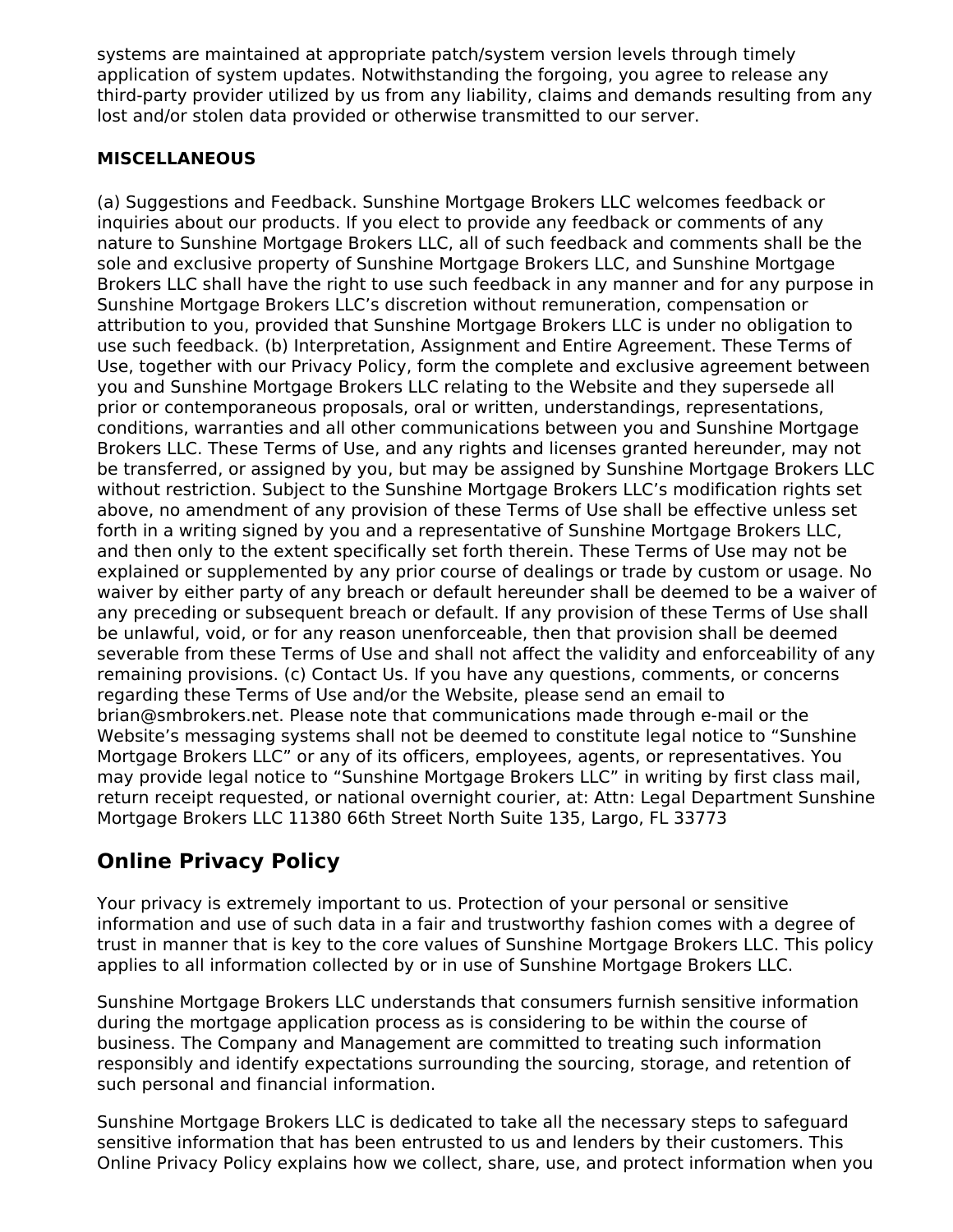visit or use this online service.

As you review this Online Privacy Policy, here are a few general principles to keep in mind:

- Our online services are intended for a U.S. audience. If you visit or use our online services, your information may be transferred or processed in the United States.
- Our online services are not intended for children under 13. We do not knowingly collect personal information from children under 13 without parental consent
- If you are a California resident, you may have rights under the California Consumer Privacy Act.

### **Gramm Leach Bliley Act**

Subtitle A of Title V of the Gramm Leach Bliley Act established specific guidelines regarding to disclose nonpublic personal information about a consumer to nonaffiliated third parties and requires a financial institution to disclose to all of its customers the institution's privacy policies and practices relating to information sharing with both affiliates and nonaffiliated third parties. Additionally, the Act requires that customers be provided an opportunity to opt-out of sharing his or her nonpublic personal information to nonaffiliated third parties subject to certain exceptions. Sunshine Mortgage Brokers LLC has elected to not share any non-public personal information with nonaffiliated third parties other than as permitted by the exceptions delineated in the privacy rule.

### **Definitions**

Affiliate - any company that controls, is controlled by, or is under common control.

Personally, identifiable financial information - any information collected about a consumer in connection with providing a financial product or service to that consumer. This includes: information provided by the consumer during the application process (e.g., name, phone number, address, income); information resulting from the financial product or service transaction (e.g., payment history, loan or deposit balances, credit card purchases); information from other sources about the consumer obtained in connection with providing the financial product or service (e.g., information from a consumer reporting agency or from court records)

Publicly available information - any information Sunshine Mortgage Brokers LLC reasonably believes is lawfully made available to the general public from federal, state, or local government records, widely distributed media, or disclosures to the general public that are required to be made by federal, state, or local law.

Nonaffiliated third party – means any person who is not an affiliate.

Nonpublic personal information - consists of personally identifiable financial information obtained or that is provided by a consumer that is not publicly available information. It includes any lists, descriptions, or other groupings of consumers (including publicly available information contained therein) that are derived using personally identifiable financial information that is not publicly available.

Recipient – receipt of nonpublic personal information from a nonaffiliated financial institution and to any nonaffiliated entity to which Sunshine Mortgage Brokers LLC gives nonpublic personal information.

#### **Right to Financial Privacy Act**

The Right to Financial Privacy Act established guidelines and procedures regarding how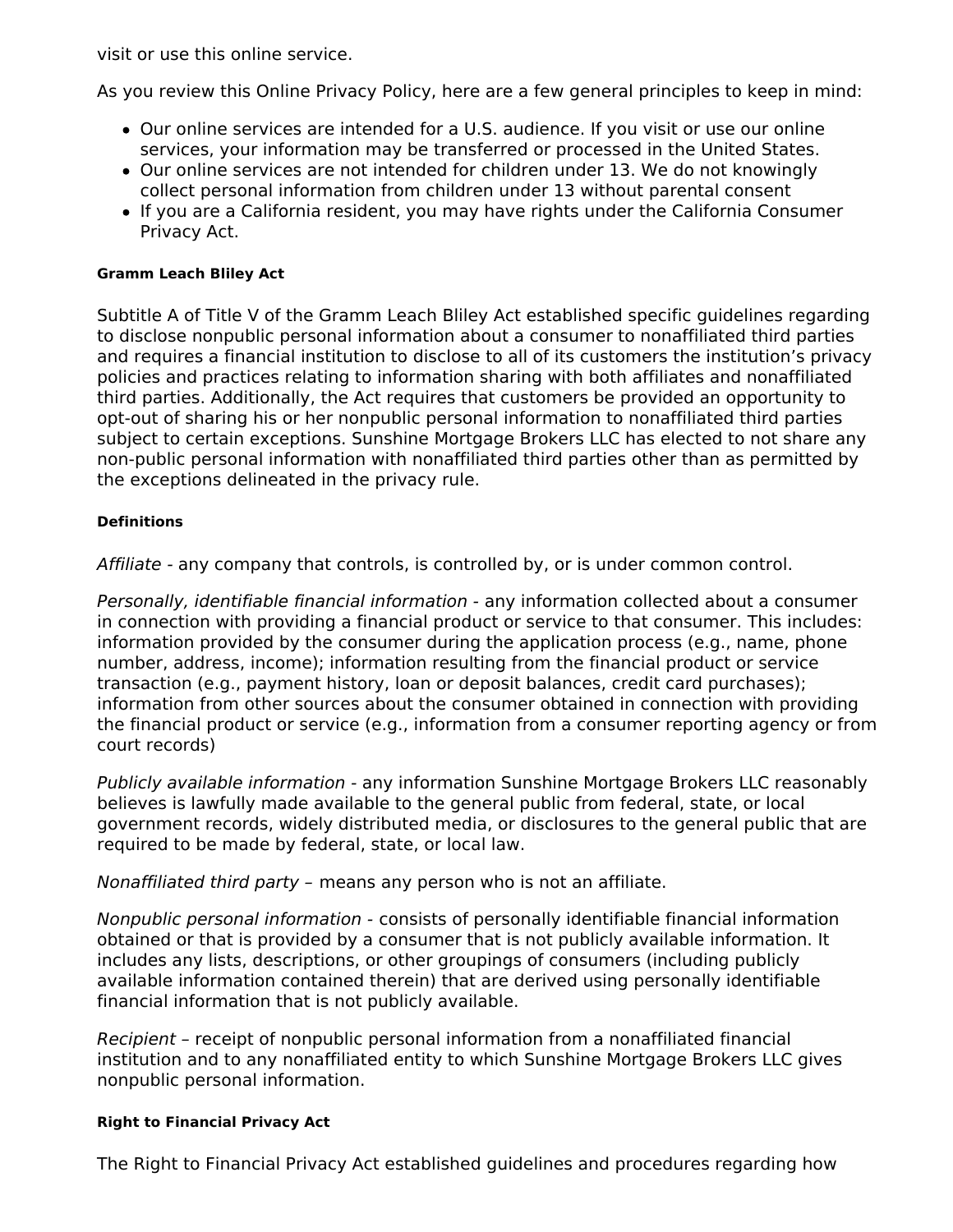agencies of the federal government may obtain the financial records of certain customers. The Right to Financial Privacy Act covers requests for financial information regarding individuals and partnerships with five or fewer people. It does not govern record requests for corporations or partnerships with more than five people. The Right to Financial Privacy Act only covers requests from a federal government authority. It does not apply to requests from the Internal Revenue Service or from state, local, or other non-federal agencies.

Sunshine Mortgage Brokers LLC will not honor any request for information that does not comply with the requirements of the Right to Financial Privacy Act. Strict precautions will be taken to prevent the release of inappropriate information as allowed by the Right to Financial Privacy Act.

## **Information Collected**

## **Personal Information**

Information related to any identified or identifiable individual person or party, such as employees, customers, contractors, partners or any other third party (including third parties' personnel). Examples of Personal Information are name, address, or credit card number. Other examples of Personal Information may include browsing history, loan applications, and requests for information about products and services, if they relate to an identified or identifiable individual. An identifiable person is one who can be identified, directly or indirectly, by reference to an identification number or to one or more factors specific to his identity. from many sources is collected.

In order to protect against identity theft, all of the data that customers provide will be transmitted securely to our server where we implement industry standard best practices in securing consumer data; such as using 256-bit encryption. We use a system provided by a third-party that is SOC2 Type II audited. The third-party provider maintains a SOC2 Type II Compliance posture, which includes management of software updates. The third-party provider implements security software patch updates on their platform as quickly as possible after notification of availability is received. SOC2 Type II Compliance ensures their systems are maintained at appropriate patch/system version levels through timely application of system updates. Notwithstanding the forgoing, you agree to release any third-party provider utilized by us from any liability, claims and demands resulting from any lost and/or stolen data provided or otherwise transmitted to our server.

### **Sensitive Personal Information**

Is Personal Information that receives special legal protection under applicable law. Some examples in the US include social security numbers, credit card numbers, personal health information, credit reports and ratings, race, political affiliations, religious beliefs, personal health information, etc. Sensitive information may require heightened security protection or special individual consent.

### **Usage and Other Information**

In addition to the personal information described above, we may collect certain information about your use of our online services. For example, we may capture the IP address of the device you use to connect to the online service, the type of operating system and browser you use, and information about the site you came from, the parts of our online service you access, and the site you visit next. We or our third-party partners may also use cookies, web beacons or other technologies to collect and store other information about your visit to, or use of, our online services. In addition, we may later associate the usage and other information we collect online with personal information about you.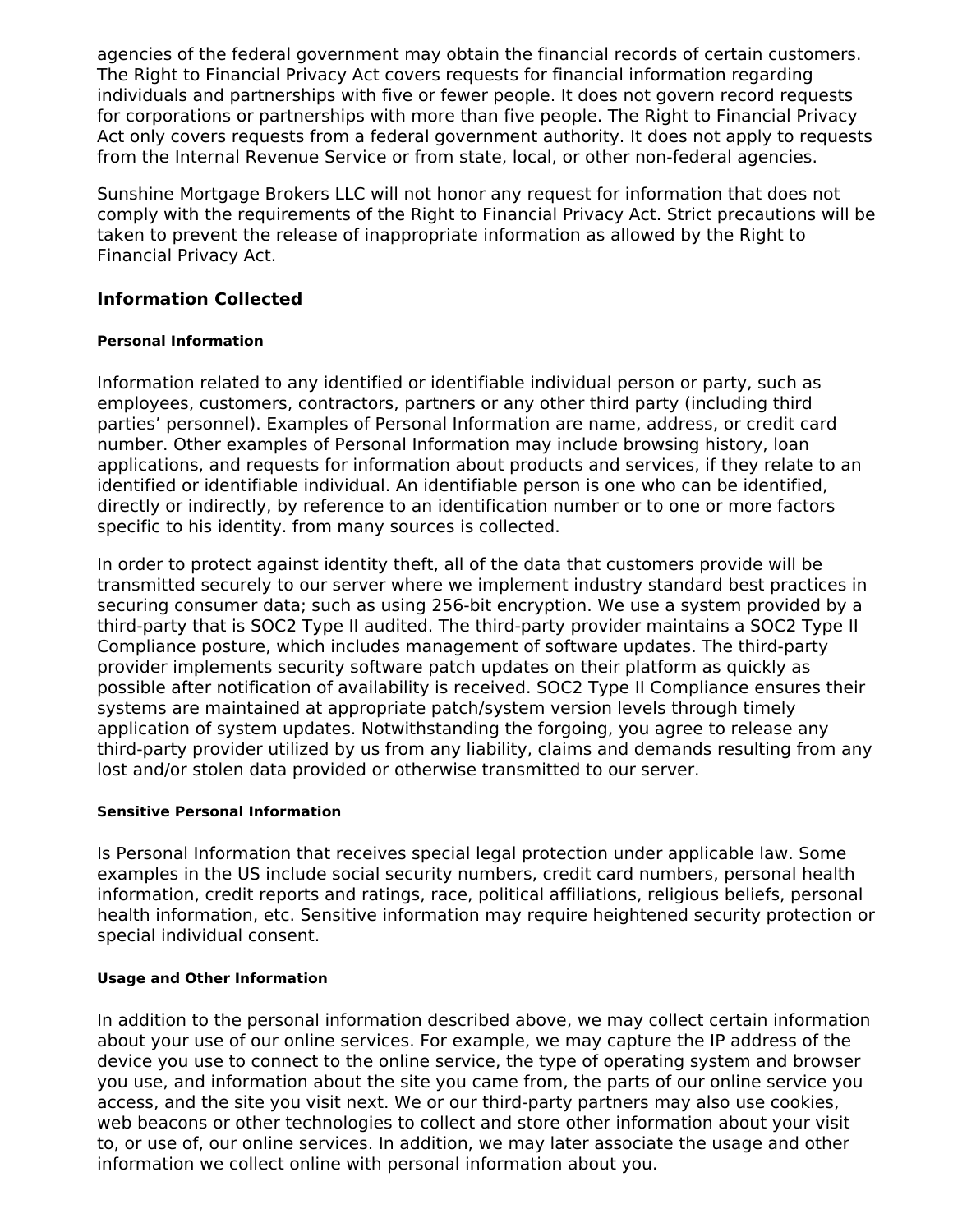# **Use of Information**

We use the information discussed above in a number of ways, such as:

- Processing applications and transactions;
- Verifying your identity (such as when you access your account information);
- Preventing fraud and enhancing the security of your account or our online services;
- Responding to your requests and communicating with you;
- Performing analytics concerning your use of our online services, including your responses to our emails and the pages you view;
- Complying with and enforcing applicable legal requirements, relevant industry standards, contractual obligations, and our policies; and
- For any other purposes that we may specifically disclose at the time you provide, or we collect your information.

We may also use data that we collect on an aggregate or anonymous basis (such that it does not identify any individual customers) for various business purposes, where permissible under applicable laws and regulations.

# **Information Disclosed**

We do not disclose nonpublic personal information except as permitted or required by law. Disclosure of personally identifiable information without consumer's refusal occurs in the following circumstances:

- To certain nonaffiliated third parties (under limited circumstances) to the extent permissible under law to service the lenders customer, report to credit bureaus, manage risk, and perform other financial services related activities.
- Disclosing information, we receive on a lenders customer loan application such as the assets, liabilities, income, and employment history for a lender using our system to determine whether a loan made to the customer is salable in the secondary market, for example.
- Information necessary to enforce legal or contractual rights, if applicable, or the right of any other person who is engaged in a transaction directly with our company and not the lender.
- To disclose information required in the ordinary course of business, such as in the settlement of claims or benefits or the confirmation of information to a lender's customer or the consumer's agent.
- To provide information to agencies, persons that are assessing our compliance with industry standards, and our attorneys, accountants, and auditors.
- To the extent permissible under the Right to Financial Privacy Act.
- To comply with federal, state, or local laws, rules, and other applicable legal requirements.

# **Understanding Cookies, Web Beacons and Other Tracking Technologies**

We, or our service providers, and other companies we work with may deploy and use cookies, web beacons, local shared objects and other tracking technologies for various purposes, such as fraud prevention and monitoring our advertising and marketing campaign performance. Some of these tracking tools may detect characteristics or settings of the specific device you use to access our online services.

"Cookies" are small amounts of data a website can send to a visitor's web browser. They are often stored on the device you are using to help track your areas of interest. Cookies may also enable us or our service providers and other companies we work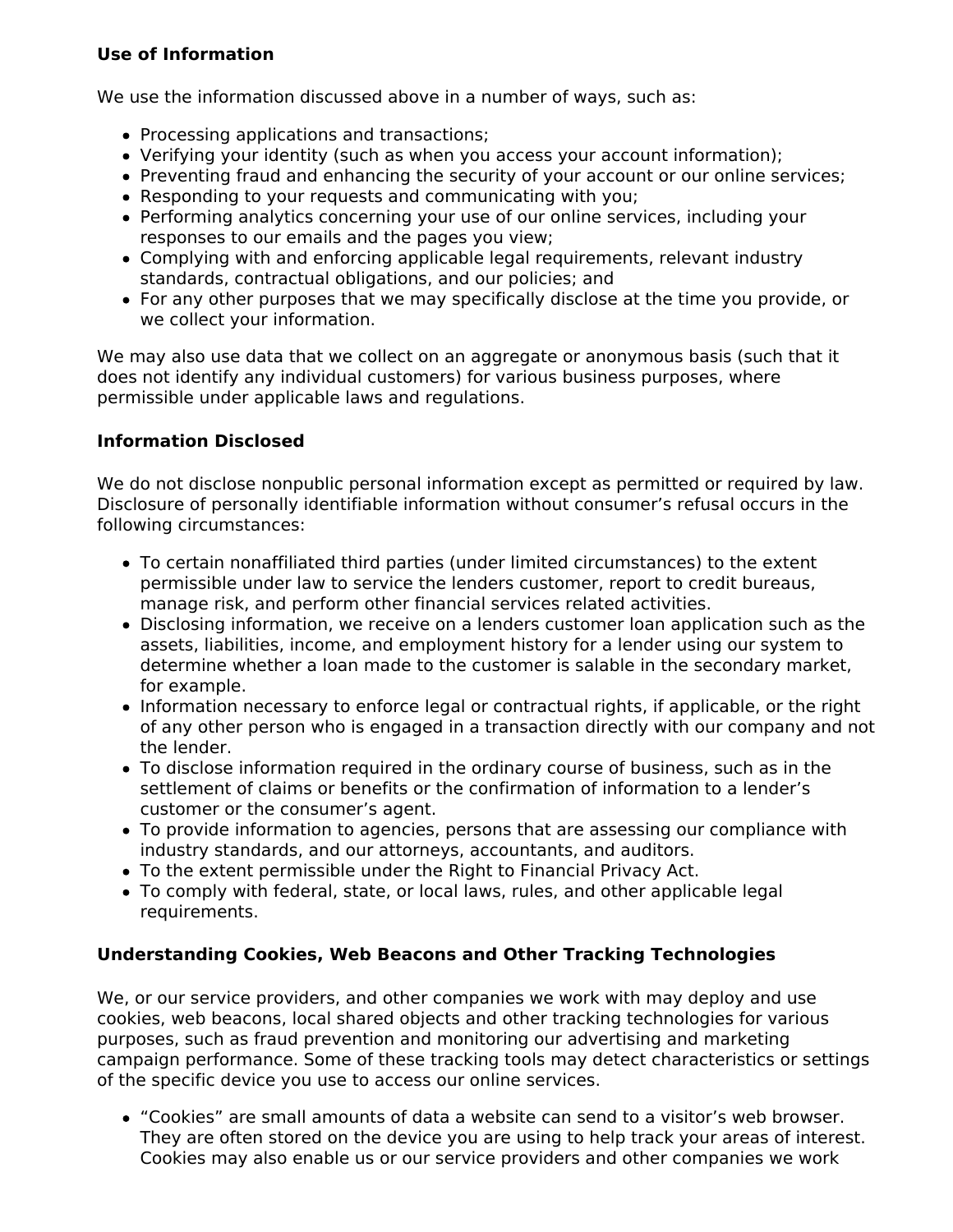with to relate your use of our online services over time to customize your experience. Most web browsers allow you to adjust your browser settings to decline or delete cookies but doing so may degrade your experience with our online services.

- Clear GIFs, pixel tags or web beacons—which are typically one-pixel, transparent images located on a webpage or in an email or other message—or similar technologies may be used on our sites and in some of our digital communications (such as email or other marketing messages). They may also be used when you are served advertisements, or you otherwise interact with advertisements outside of our online services. These are principally used to help recognize users, assess traffic patterns, and measure site or campaign engagement.
- Local Shared Objects, sometimes referred to as "flash cookies" may be stored on your hard drive using a media player or other software installed on your device. Local Shared Objects are similar to cookies in terms of their operation but may not be managed in your browser in the same way. For more information on managing Local Shared Objects.

# **Safeguarding**

We protect consumer privacy by ensuring that only employees who have a business reason for knowing information have access to it. We have retained the services of a compliance officer as the financial privacy coordinator, who is consulted for maintaining internal procedures to ensure that our consumers' information is protected.

All employees have a copy of this policy and are trained at least annually regarding the importance of safeguarding information. Any employee who violates our privacy policy is subject to disciplinary action.

## **Additional Info. Collecting, Accessing, and Sharing PII**

Collecting or maintaining any sensitive PII electronically in our database, accessible remotely from AWS servers, adheres to best practices related to privacy impact assessments. Access to sensitive PII is based on having a "need to know" basis for the collection of the info., i.e., when the info. relates to our official duties of delivering software services to lenders licensing our platform to enable their customers to have the ability to submit loan applications and corresponding documentation. Access is limited to only sensitive PII needed to fulfill our services, and not to view or use sensitive PII for any purpose other than to fulfill this our required duties.

No documents and data are accessible to casual visitors, passersby, or other individuals within the office without a "need to know." There will never be an authorization to access, share, or display any info. deemed sensitive PII outside work hours or outside of corporate headquarters, and outside of the company administrative login site. In addition, unless specifically designated to conduct work related to the development and delivery of the platform services to our client, you will not have the ability to access sensitive PII unless given the specific authority and access to do so by a direct supervisor. You access will be monitored utilizing an audit trail of your login, and pages accessed while you are logged in.

### **Linking to Third-Party Websites**

Sunshine Mortgage Brokers LLC may provide links to websites that are owned or operated by other companies ("third-party websites"). When you use a link online to visit a thirdparty website, you will be subject to that website's privacy and security practices, which may differ from ours. You should familiarize yourself with the privacy policy, terms of use and security practices of the linked third-party website before providing any information on that website.